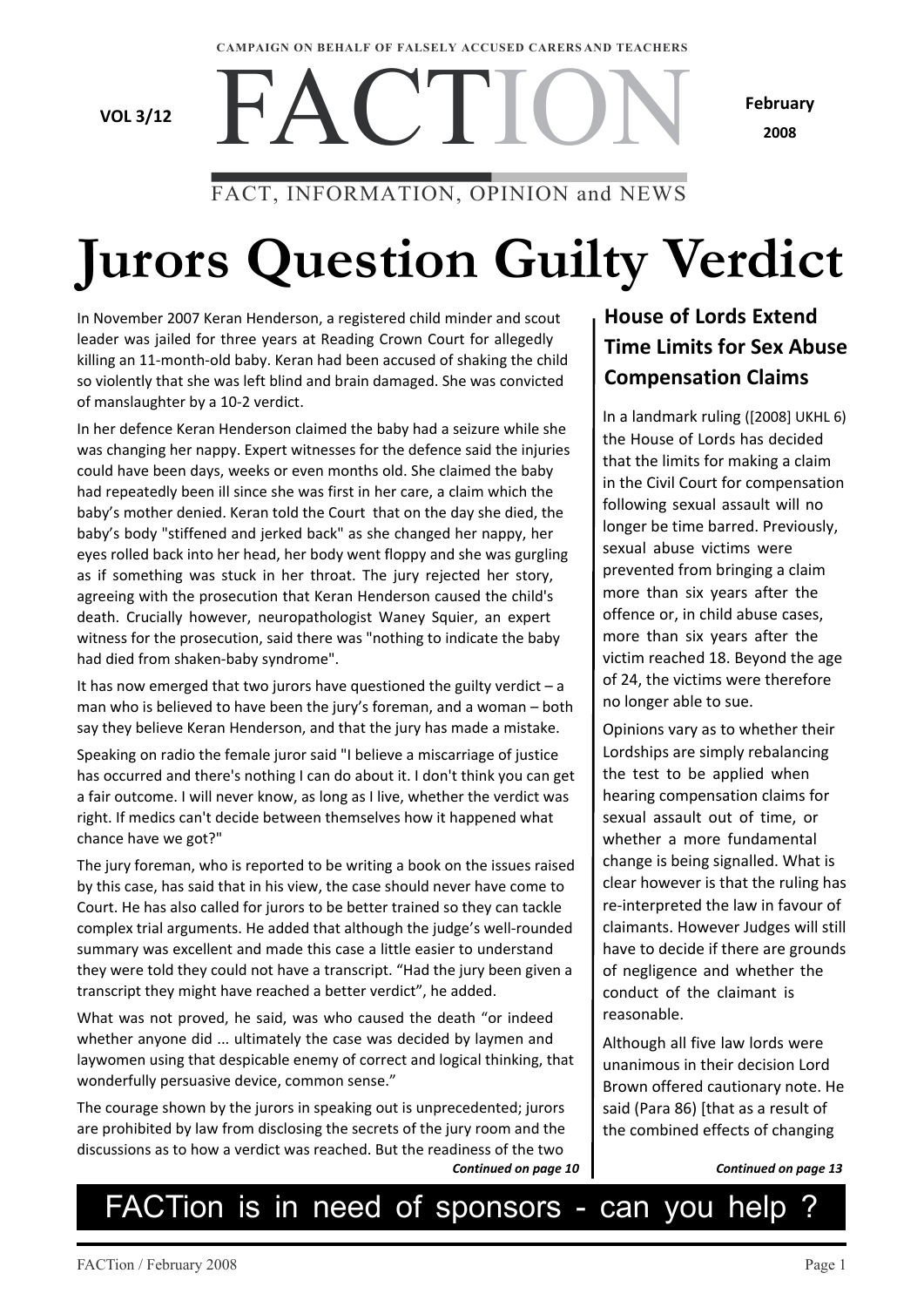#### **Falsely Accused Carers and Teachers**

**F.A.C.T. is a voluntary organisation which supports carers and teachers who have been falsely accused and/or wrongly convicted of child abuse, and campaigns on their behalf for changes in investigative practice, and for reform of the criminal justice system.**

#### **Committee and Editorial Team**

**F.A.C.T. is managed by a national committee who can be contacted as follows:**

| Chairman         | Rory (chairman@factuk.org)<br>01787 227997                        |
|------------------|-------------------------------------------------------------------|
| Secretary        | Michael (sec@factuk.org)<br>02920 777499                          |
| <b>Treasurer</b> | Ian (treasurer@factuk.org)<br>01905 778170                        |
| Lobbying         | Vacant                                                            |
| Membership       | Joy & Ian<br>(membership@factuk.org)<br>01594 529 237             |
| <b>Press</b>     | Gail (press@factuk.org)<br>02920 513016                           |
|                  | Prison & Family Support Joy (support@factuk.org)<br>01594 529 237 |

**The committee are also supported by one other member, and up to three co-opted members and representatives from the regions, who can be contacted via the national secretary.**

#### **Contact and Correspondence**

**All correspondence should be sent to:**

**F.A.C.T. P.O. Box 3074, Cardiff, CF3 3WZ or by email to sec@factuk.org**

**F.A.C.T.'s two main regional groups can be contacted at:**

**F.A.C.T. North West, secretary.factnorthwest@googlemail.com (or by post via the national secretary)**

**F.A.C.T. North Wales P.O. Box 2161, Wrexham, LL13 9WQ factnorthwales@wrexham.net**

#### **FACTion**

FACTion is produced at approximately 6-8 week intervals at the national committee's discretion, and is provided free of charge to F.A.C.T. members.

The editorial team welcome articles for publication, of between 150 and 1,500 words, and letters of not more than 200 words

These should be sent, preferably by email, to faction@factuk.org or by post to FACTion, P.O. Box 3074, Cardiff, CF3 3WZ.

The editorial team reserve the right to edit any article or letter sent for publication. All submissions must be accompanied by your name and address which, on request, will be withheld from publication.

The views contained in FACTion are not necessarily those of F.A.C.T., or its national committee.

**Contributors should be aware that FACTion also appears on www.factuk.org/faction and therefore is accessible, potentially, to everyone.**

# **Editorial**

A very Happy New Year to you all. Every new year brings a new beginning. Quite what 2008 will bring is anyone's guess. Last year we thought we had seen an end to trawling in historic cases, but events on the South coast and in the Channel Islands have proved us wrong. What these events have done, however, is give us an opportunity to re-state, with renewed vigour, our opposition to trawling; and an opportunity to highlight the injustice which arises when attempting to defend historic allegations.

The recent judgements by the Law Lords, which many feel will result in a flood of compensation claims in the Civil Courts, has not helped. We must, however, trust the judges only to award compensation in those cases where the accused can be given a fair trial. Equally, we must demand that the judiciary, in both the Civil and the Criminal Courts, take firm action against anyone who is minded to make false allegations.

In January, the National Committee met. The main item on the agenda was the Jersey Inquiry. We also discussed ways of remembering George Williamson's contribution to F.A.C.T. What we have decided to do is dedicate annually one of our conference lectures to George's memory. We think this will be a fitting tribute to his work and hope you will approve. The Committee were also very pleased to receive a most generous donation from George's estate, which provides much needed financial stability.

We also used the time to do some stocktaking. I know many of you have been concerned to know what is happening with the Cambridge research project, and with HAAP cases generally. Following our meeting, we have made further contact with HAAP, and I am pleased to say we will be meeting them shortly. I think we both recognise that our relationship has drifted a little of late, probably because we have both been extraordinarily busy.

In this edition of FACTion the underlying theme has been Courts, the Police and Justice. One of the goals the National Committee are striving to achieve is the need for a follow up on the Home Affairs Select Committee's 2002 report on the Investigation of Past Abuse in Children's Homes. One of the problems we face however, now that the Home Office has been disaggregated, is which branch is responsible for these areas; and whom we should be lobbying. Is it the Home Office; or will it be the Ministry of Justice? Will they be as accommodating as the Home Affairs Select Committee were; or will they take up an entirely new stance, or completely ignore the issue? Whatever they decide, 2008 will be a challenging year.

Ronz Orlane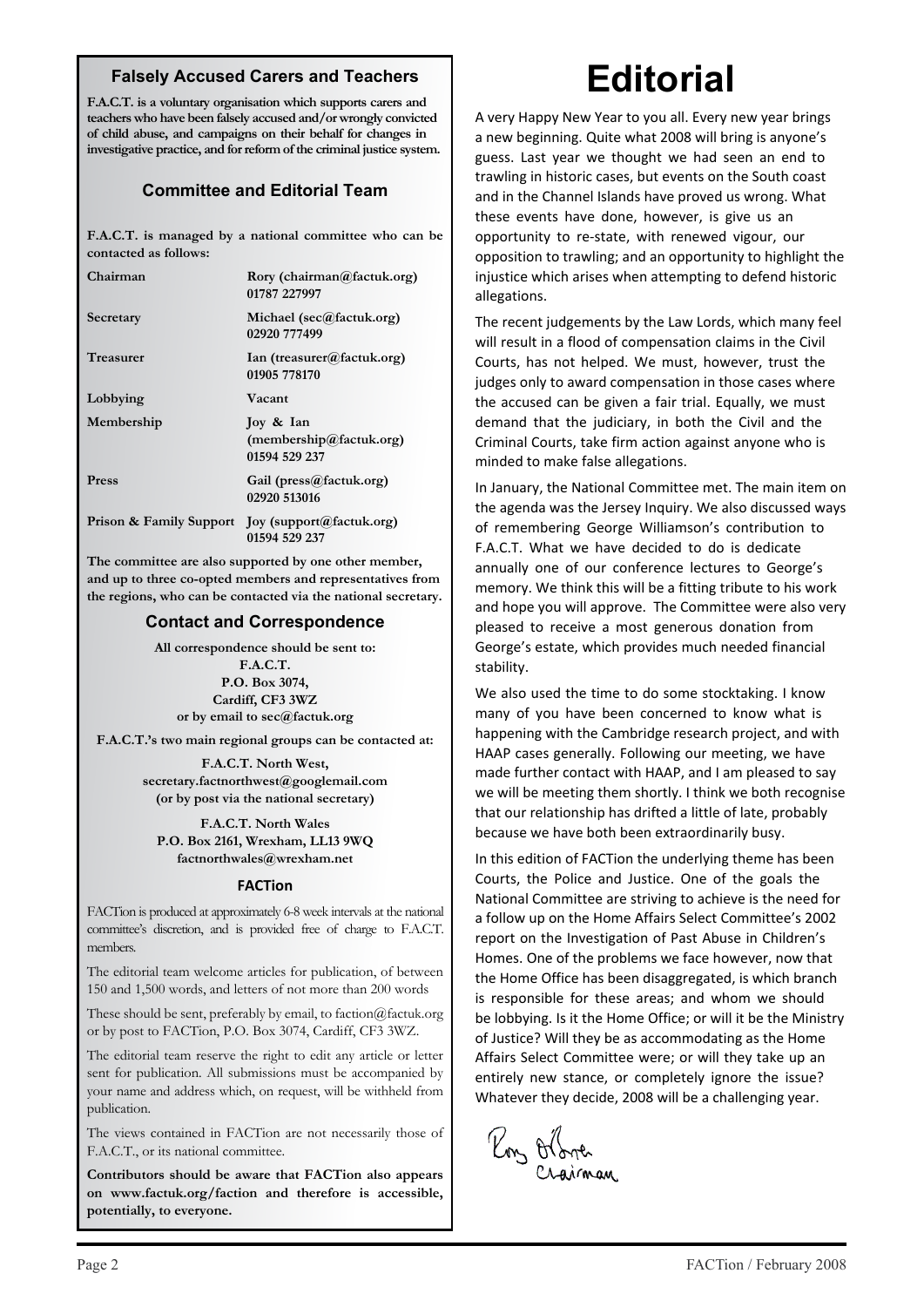### **Police Adopt New Trawling Practice**

Hampshire Police have announced that ten men and two women, aged in their 50s, 60s and 70s, were arrested in connection with allegations of physical and sexual abuse of children, dating back to the 1970s and 1980s. Hampshire Constabulary said the allegations concern the abuse of children and young adults by people living in their own private homes.

In what would appear to be a departure from usual practice the police set up a mobile police station on a housing estate in the Milton area to "enable members of the public to speak to officers".

Chief Inspector Gary Cooper who is leading Operation Crossbow said,"The investigation started as a result of a number of disclosures from a number of people in relation to historical child abuse. The investigation team are appealing for anyone living in these areas around the time of the allegations who may have witnessed an incident or has information which could assist police, to contact them. We are hoping to speak to people who are victims who have not come forward"

### **West Australian Government Announce Compensation Programme for State care kids**

The West Australian Government has announced a \$A114million compensation programme for children abused while in state care.

Premier Alan Carpenter estimates 9,000 to 10,000 people may be eligible for payments under the scheme, including members of the stolen generation, migrant children and children placed into foster care or state institutions prior to March 2006.

People have one year from May next year to apply for compensation.

Victims of abuse or neglect would receive an exgratia payment of up to \$10,000, or up to \$80,000 if there was evidence they suffered physical or psychological harm.

They would also receive an official apology from the State government, but would no longer be able to pursue civil litigation against the State through the courts.

Mr Carpenter today apologised to all children who had been abused while in state care.

 "We unreservedly apologise to them and hope we can, through this method, seek to re-address some of the pain they have suffered," the Premier said.

# Chris Saltrese **Solicitors**

Chris Saltrese Solicitors is a law firm providing a premium service in representing clients accused of sexual offences and domestic violence, in criminal proceedings. We have unrivalled expertise in these areas, both regionally and nationally.

Many of our clients face allegations as a result of

- domestic or relationship disputes
- contact disputes
- mental health problems
- financial incentives

and have no prior experience of the criminal justice system. Often these allegations involve uncorroborated, historic allegations.

In this complex arena specialist legal advice and representation is vital especially as recent changes in the law, designed to convict genuine offenders, also put the innocent at greater risk of injustice.

We particularly welcome carers, teachers, and health care professionals who have been accused of abuse and are likely to be subject to a criminal investigation. Where allegations have been made we would be happy to advise, whether or not criminal investigations are underway.

For further information please contact **Chris Saltrese Solicitors** 13 Scarisbrick New Road, Southport, PR8 6PU Tel: 01704 535 512 Fax: 01704 533056 Email: mail@chrissaltrese.co.uk

### **Ministry of Justice issues consultation Paper on Tribunal Reform**

The Ministry of Justice has issued a consultation paper on the proposed restructuring of all Tribunals in the light of the Tribunals Courts and Enforcement Act 2007. The Act created the Tribunals Service .

The new proposals involve the creation of a two tier system that aims to give much clearer routes of appeal.

F.A.C.T. would like to contribute to this consultation as tribunals are playing an increasing role in hearing appeals in both employment and 'listing' cases, where abuse has been alleged

If you have any views which you would like us to put forward please let us know.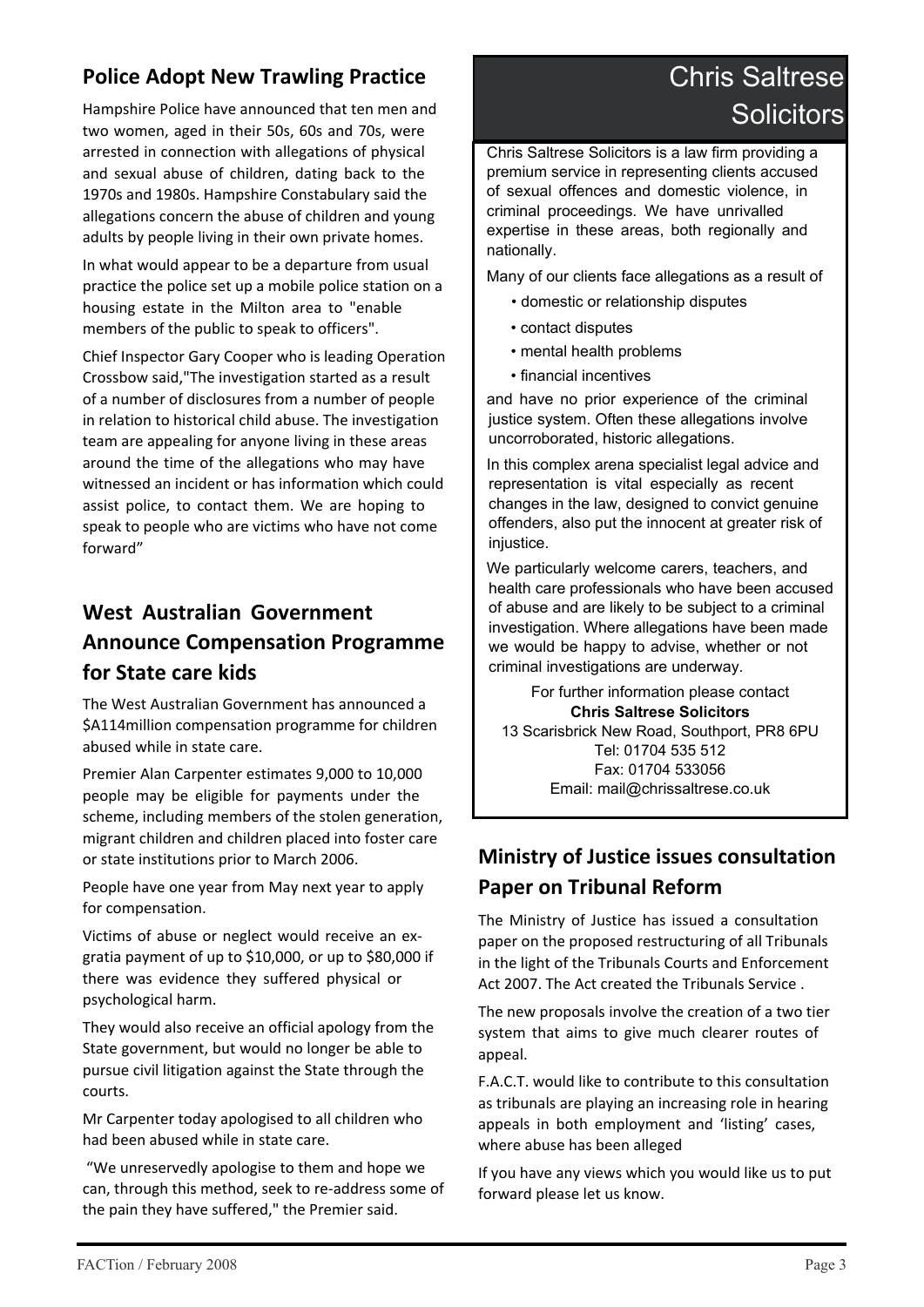# **Victim Support Group Calls for National Debate on False Allegations of Child Abuse in Ireland**

The **Alliance Victim Support Group** in Ireland is so concerned about so called 'victims' abusing the taxpayer by falsely claiming to have been abused that they have called for a national debate on the subject.

In a statement the AVSG state that they have many years experience of trying to help victims of abuse by campaigning, advocating on their behalf and introducing them to the services they need, and like so many others are absolutely horrified by some of the stories of abuse that have come out in recent years.

However they go on to say, having just read Hermann Kelly's new book, **'Kathy's Real Story'** that they are shocked by the long litany of good people who have been falsely accused before being later found innocent.

"Kelly makes an extremely well argued and factually backed-up case, that the level of claims of abuse exponentially jumped in number once the Government offered money through the Redress Board, allied with a virtually non-existent level of proof".

"The consequence of this is a culture of false allegations in which the innocent have been herded in with the guilty abusers, so that many good people have had their lives torn apart and publicly humiliated. This is a continuing and appalling injustice".

"This raises very serious questions about the Redress Board which financially incentivises people to make false allegations yet asks for no proof, save they actually attended the institutions in question. A strong case has now been made that the Irish taxpayer has also been abused, by this scheme".

The group is also critical that the issues raised by Hermann Kelly's book have not been treated equitably. by RTE, the national broadcaster on TV or radio, which, they say, has given considerable air time to those who have made serious allegations of abuse against Catholic religious.

"We believe that not to have a discussion on the findings of Kathy's Real Story is a shocking avoidance of public service responsibility "

The Alliance Victim Support Group has been at the forefront of protecting the welfare of those who suffered institutional abuse. We are now calling for RTE, the national broadcaster to initiate an 'on air' debate about the finding of false allegations. If RTE refuses to fulfil its obligation to provide balance on the issue of false allegations, it should hand back its license".

"In order to defend the cause of those who were abused in the institutions, Alliance Victim Support also wishes to repudiate false allegations when found. Kathy O'Beirne's story has been found to be untrue. She never attended a Magdalene Laundry, there is no evidence she ever had a

baby. Kathy's Real Story shows she made many allegations against people, such as Fr Fergal O'Connor OP which were investigated and found to be totally untrue. In order to differentiate between true and false claims of institutional abuse Alliance Support now calls on other support groups to totally repudiate Kathy O'Beirne's story".

*F.A.C.T. would like to thank the Alliance Victim Support Group for the stand they have taken. They are unique among support groups in accepting that, inevitably, some people are falsely accused, and that when this happens action should be taken against those who abuse the system.*

 **Footnote: You can also read a review of Herman Kelly's book on page 14.**

## **DIARY DATE**

**The Spring F.A.C.T. conference**

**will take place on**

**Saturday 26th April**

**in Birmingham**

 F.A.C.T. members are cordially invited to join

Carers4Carers

On a peaceful March in London on **Wednesday 20th February**

in support of

**Keran Henderson**

a child minder and community worker! wrongly convicted of manslaughter.

### *Meet outside the front entrance of the Houses of Parliament.*

*We shall walk past the House of Parliament, 10 Downing Street and the Attorney Generals office.*

*For further information see*

www.carers4carers.co.uk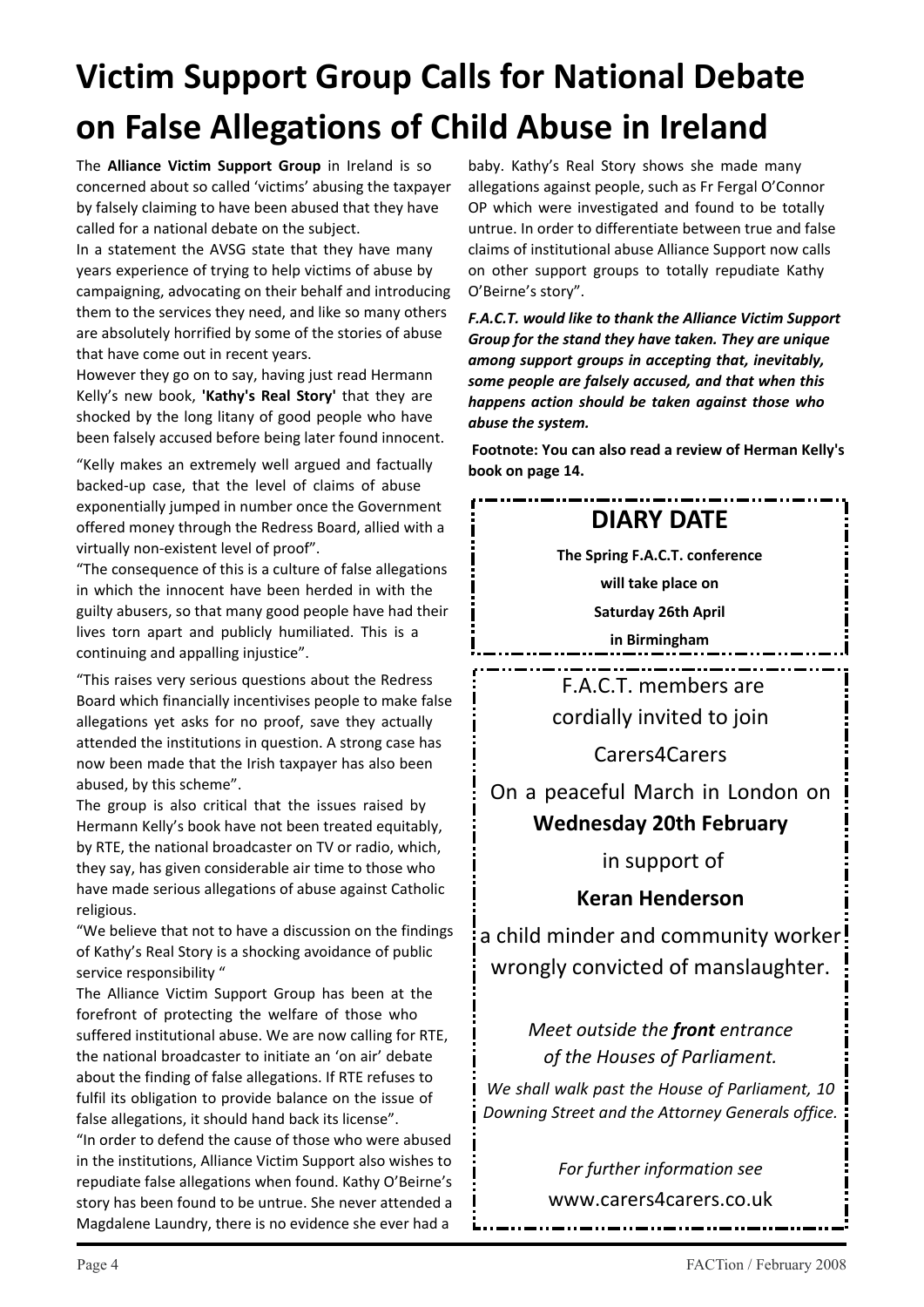# **Like A Frightened Rabbit**

Innocent until proven guilty is a luxury only bestowed upon those who, in their chosen profession, are considered not in a position of trust. If, for example, you are a teacher and accused of any inappropriate behaviour you can guarantee you will be bound by the allegations for life, even if acquitted.

Today's legal system protects children from harms way, nobody can dispute it is a necessity, but what, when these children are given so much power as to destroy an innocent adult to the point where their freedom and family are taken from them? What when these children are paid by the media for doing so? It is a tempting offer for any fourteen year old, a few lies they are practised at this as they sneak out the house to binge drink on a Friday night, (I was myself 14 once). If they are incredibly unlucky a court appearance beckons where they speak only to a video camera, a jury cannot therefore read their body language as their palms sweat and they fidget in their chairs, or as in many cases that the innocent darlings are pregnant, more often than not the consequence of a Friday nights binge.

The frightening fact of this is that in the current system we are powerless to stop them. Accusations of events 2, 5 or 10 years previously are expected to be remembered by the defendant as if it were yesterday. Even when the prosecution cannot provide specific dates or times the defence are required to disprove events that could have occurred anywhere in a period of years at any time and any place. In the unlikely event that an element could be disproved the prosecution can then change their mind at any point to "it's a possibility I got it wrong" or the classic "I can't remember".

In many cases there is no physical evidence. It is not required for a conviction; only one friend to be offered a cut of the expected payout to back up their fabrication. Even when the accomplice's versions do not match the "innocent victims" allowances are made for everyone witnessing events differently, no such leniency for the defendant or their supporting witnesses. School yard gossip and rumours are used as evidence in court; the "well I heard Mr. Bloggs was snogging two dinner ladies behind the vending machine" is evidence against you.

The backgrounds and criminal records of the accusers are not disclosed in Court. The accusers appear studious, well behaved individuals who, because of your behaviour have had their dreams dashed and will now work for a potato peeling factory. The Jury know nothing of their exclusions from primary school at eleven, their pregnancies at twelve and their drug addiction at thirteen, way before they met you and had the opportunity to make a quick buck.

You can be the best in your profession with no previous convictions, people queuing to defend you to



clear your name and it will all be twisted against you. You will be made to appear a master of deception, fooling everyone you know even your wife of twenty years. Your religion or moral standing matters not, you could've taken a vow of celibacy at sixteen, it only adds to the fantastic lie that is your life. To top it all you can even be given a longer sentence because your family support you so you have obviously deceived them and are more likely to re-offend.

Once you are scooped into the system you are forced to "admit your guilt", to write in detail what you have done and sympathise with your "victims"; A psychological mind game to break your spirit and make you "accept the truth". There is no justice and the truth is long buried. When you protest to this you will be denied visits from your loving family, all that is keeping you going.

A rabbit caught in the headlights of a moving car. You can see it coming; at first you are startled, confused and unprepared. You freeze and don't realise that your life and reputation you've worked so hard for are about to be questioned. You hear warnings from all sides and alarm bells ring. As the system speeds towards your life you will find it engulfs your whole being. You breathe it every second. The car is almost on top of your insignificant existence, you're a potential conviction for the police, you're road kill; a statistic. You feel the tyres begin to crush your family, your friends; your soul. Your accusers are at the wheel, they are laughing as the media offers pour in, ten, fifteen, twenty thousand pounds of your flesh. You are now caught in the system; it will roll over and over your frame and try to take your dignity, passion and belief. You hang on to your last breath of fresh air.

This isn't a particular case, this isn't uncommon; it is our British legal system and it is failing us every day.

*We are grateful to Charlotte Dyer, the daughter of a falsely accused and wrongly convicted teacher, for this article .*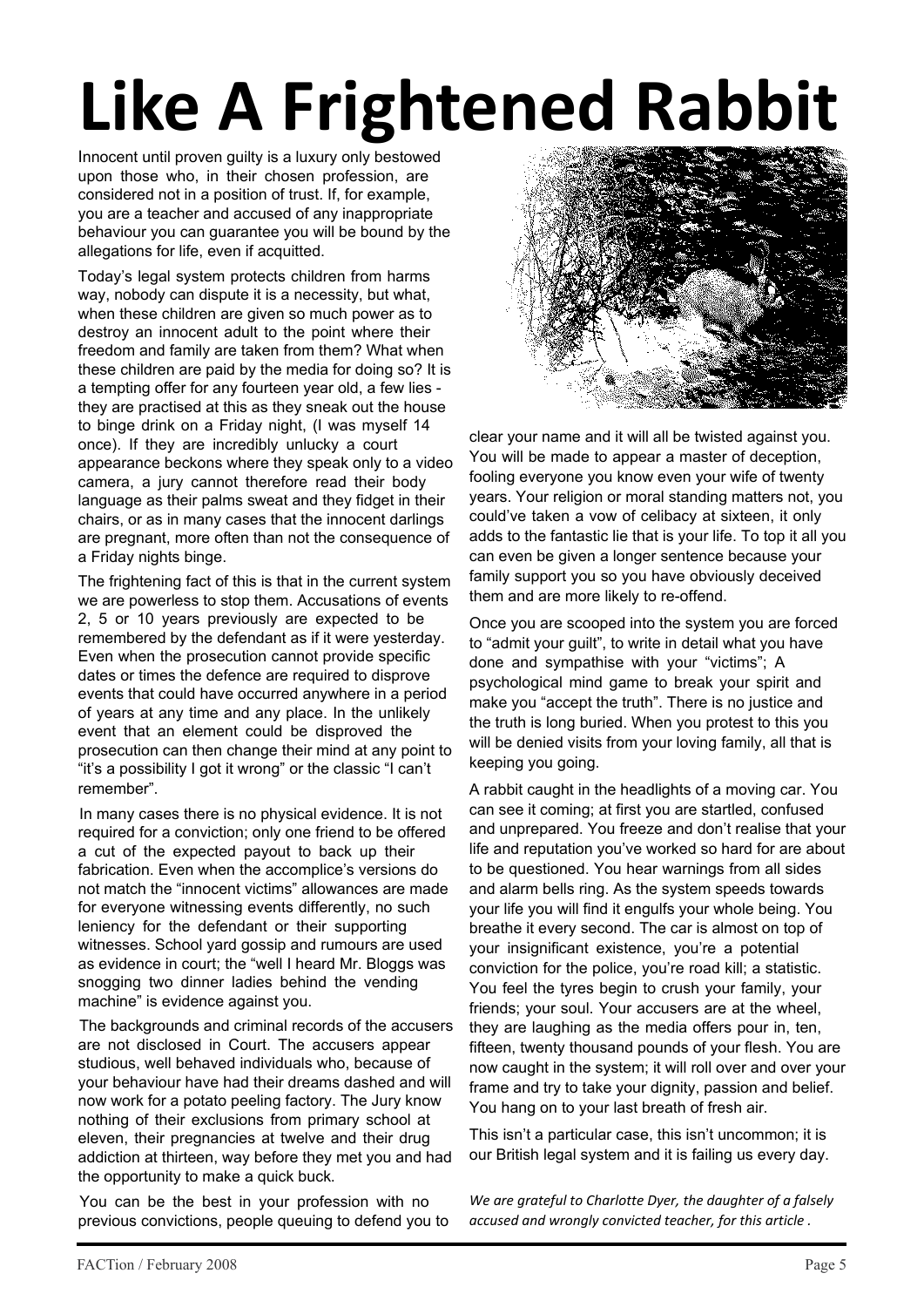# **Dangerous Convictions**

## Margaret Jervis and Chris Saltrese take a close look at injustice in sex trials and conclude that it has become a political problem

"It is important for a jury to be cautious about convicting a person on the basis of uncorroborated evidence. Judges will always warn of the dangers of so doing". So spoke the then Home Secretary, Douglas Hurd, in October 1987. He was speaking on the occasion of a bill to lift the bar on children giving uncorroborated evidence in court. It was an emotive issue, with the warring claims of mass sexual abuse in Cleveland and dodgy diagnostics making headlines on a daily basis. Allowing children to give uncorroborated evidence in such circumstances was a reasonable and necessary step in the interests of justice. But contrary to what Douglas Hurd promised, the warning would not stand firm. Within a few years, Michael Howard was announcing its demise for all complainants in sexual offences, because it was 'demeaning to victims [sic]. Nobody stopped to correct him that in many uncorroborated cases the status of 'victim' was precisely the matter at issue. But then the erosion of justice in contested sexual offence cases over the past two decades has been marked largely by silence or irritation that measures do not go far enough. And just when corroboration warnings were hitting the skids, a rush of cases started to flood courtrooms countrywide, based solely on a complainant's story of what was alleged to have happened long ago.

Before the mandatory corroboration warning was scrapped in the 1994 Criminal Justice and Public Order Act, the House of Lords decided that multiple complainants making allegations could be regarded as corroborating each other and that where there was a danger of collusion or contamination – precisely the dangers that had historically kept such allegations apart at trial – it was for the jury to decide.

Once the mandatory corroboration warning had gone, the new rules on mutual support by allegation remained. So family members acting out an old grudge against a long divorced parent could recite their pieces before the jury who would be able to use one allegation to support another and vice versa. Yes it's circular, but it was a powerful way of convicting people in sex offence cases, even if there was no evidence of the crime outside what was said.

Nowhere was the new similar fact rule employed to greater effect than in the trawl cases involving former approved schools and children's homes. Massive police investigations scoured prisons and probation lists for allegations against care workers. As in all sexual offence cases, there were some guilty people (though often, contrary to popular belief, detected at the time), but the bulk of allegations were against innocent people and, as is often a trademark of fictitious allegations, the more serious the allegations and more frequent the purported

conduct, the less likely, by rational analysis, was it to be true, but the more likely it was that the jury would convict. In 2002, the Parliamentary Home Affairs Committee produced a damning report on the children's homes trawls, detecting a 'new genre' of miscarriage of justice and calling for legislative reform of the similar fact rules to restore safeguards against wrongful conviction. In fact concerned defence lawyers were aware that the 'new genre' extended back further and more broadly than the Committee was willing or able to probe.

Being jointly hit in the massive North Wales and Merseyside trawls of the mid-nineties, care workers had begun to form their own collective lobby, which led to the Parliamentary inquiry. Domestic cases, though far more prevalent, have so far failed to attract the same kind of collective concern.

But the calls for reform fell on deaf ears in the government. And the similar fact rule, far from being abolished, has been extended through the Criminal Justice Act 2003 to include allegations of prior 'misconduct' such as alleged domestic violence that play no part in the criminal charges themselves.

Why has this happened? The classic excuse is that sexual crimes are so prevalent, dangerous and difficult to detect that it is necessary to have special rules of evidence to convict. Such was the legalistic rationale in the 17th century witch trials where 'spectral evidence' - dreams, visions and hallucinations - was admitted. Something similar exists in today's secular world, where sex crimes, particularly against children, are seen as a kind of demonic infestation that is the reserved territory of therapists and 'survivor' advocates and not the proper inquiry into offences committed in space and time.

It was as the witch trials faded away, that the 'corroboration warning' first began to be formulated. Contrary to what has been said by opponents, there was never a time when corroboration was required to convict on sworn testimony in sexual offences in English law, the warning however acted as a brake on a rush to judgment, as well as method of gate-keeping and, importantly, a touchstone of investigation.

For while the handling of sexual complaints may have been insensitive and sceptical in times gone by, there is every reason for the police to test the evidence at the first opportunity, both to screen out unreliable claims and to find out whether there is a solid foundation for the offence. In effect it formed a spinal cord of the investigation and prosecution of sex crimes, and many sex crimes are in fact capable of being independently corroborated, if reported promptly.

For what the direction said was that experience showed

*Continued on page 11*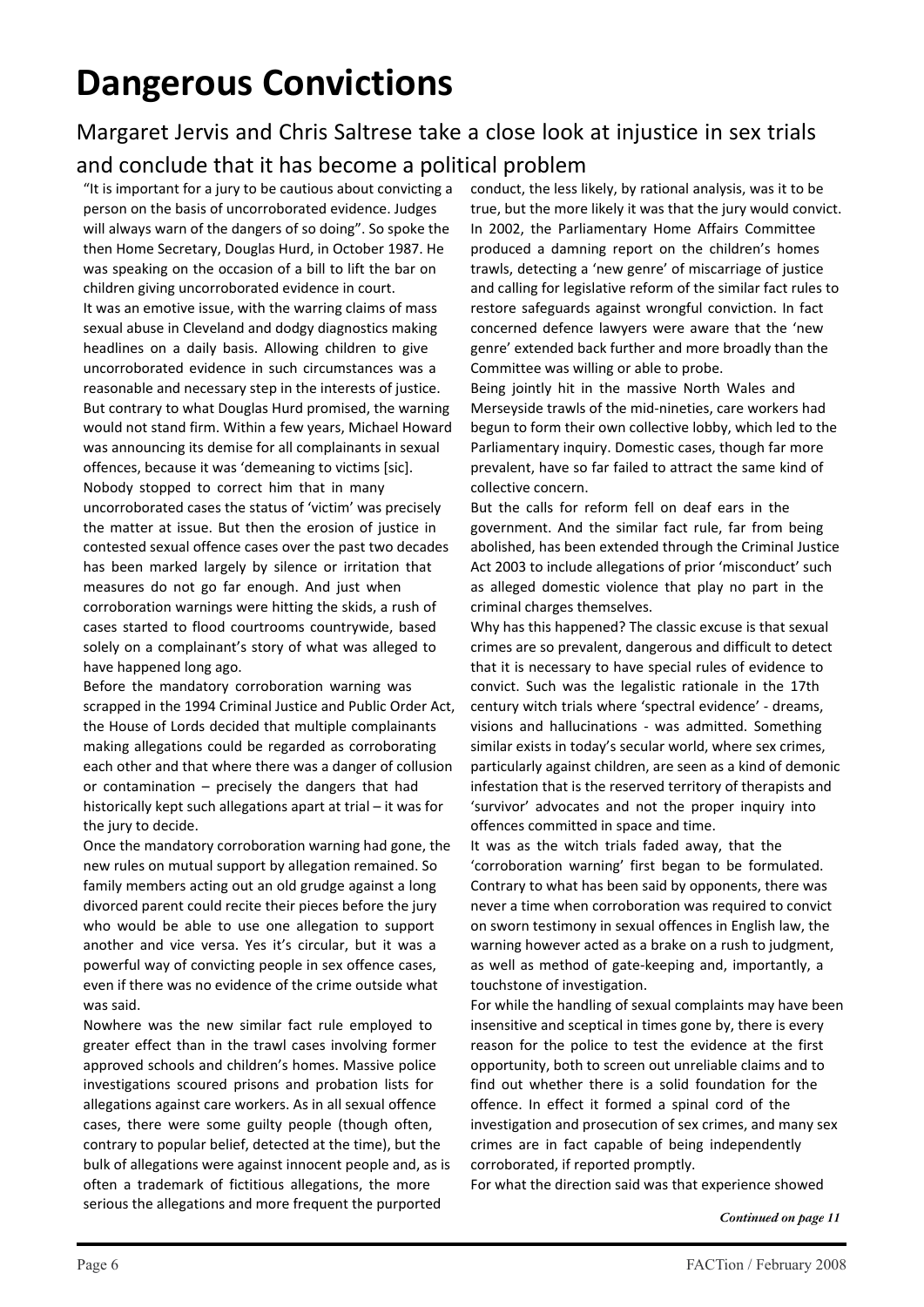# **Complaints Against the Police Continue to Rise**

According to the Independent Police Complaints Commission (IPCC) annual report 2006/7 almost 29,000 complaints (up 10 per cent on the year before) were recorded across the 43 police forces in England and Wales covering 45,853 allegations. The most common complaints were neglect or failure in duty (24%), incivility, impoliteness and intolerance (21%), and assault (15%). Some 32,574 officers were complained about.

Where possible complaints are resolved locally. About half of these (47%) are dealt with in this way, with no permanent record against the officer complained about.

Of the complaints dealt with formally, almost all are still investigated by the police force of the officer complained about.

The IPCC hear appeals against local decisions of which almost a quarter were successful.

In total the IPCC dealt with 3,532 appeals from complainants of which of 536 (15%) were found to be invalid. Of the 2,996 valid appeals completed over 60% were about the outcome of the investigation.

Overall, 24% of appeals were upheld. The highest proportion of upheld appeals concerned the non-recording of a complainant (39%), followed by appeals against the local resolution process (31%), and those regarding the outcome of an investigation (17%).

What do these figures reveal?

Firstly, that investigative practice throughout the UK varies widely and, secondly, it shows that whilst it is becoming easier to complain it is becoming harder to secure a finding against the police.

*Figures extracted from "Police Complaints: Statistics from England and Wales 2006/7" published by the IPCC*

# **Police Pay out £44 Million in Compensation**

An investigation by Heather Brooke, an expert in The *Freedom of Information Act* and author of *Your Right to Know,* has shown that police forces have paid out more than £44 million in compensation and damages in the past five years, mostly to victims of alleged police misconduct.

The bulk was paid out for wrongful arrests, assaults, malicious prosecutions and abuses of human rights. The figures show that between 2002 and 2007 the 55 police forces received more than 31,000 claims.

Her survey also exposed defects in the way in which forces keep their records. More than half did not keep accessible records of claims, complaints or court cases. Others kept no separate record of damages awarded to victims of police misconduct, recording only total damages – including sums paid to settle employment tribunal claims and vehicle damage. In all, 31,829 claims were lodged over five years, resulting in 1,825 court actions. But only 467, or 24 per cent, of those claims reached court. Most were settled or paid off.

Heather Brooke asked police forces how many claims had been threatened or brought, defining "claim" as any written demand for financial compensation or other relief arising from alleged unlawful acts or omissions in the course of police operations. They included alleged misconduct, assault, false imprisonment, malicious prosecution, and misfeasance or private law claims under the Human Rights Act.

Police forces say that part of the problem is the "compensation culture" and that most payments are made after discussion with their police authorities and often on the basis of legal advice.

*Information extracted from an article written by Frances Gibb, Sean O'Neill and James Ball, which appeared in the Times on 3rd December 2007*



McSparran McCormick is a family firm of solicitors based in Glasgow with a well deserved reputation for its advocacy, and for its friendly, efficient and professional service.

We firmly believe that everyone has a right to justice.

We specialise in educational law, employment law, civil litigation and criminal law.

If you have been falsely or wrongly accused then contact:

John McCormick, Solicitor Advocate McSparran McCormick Waterloo Chambers, 19 Waterloo Street Glasgow, G2 6AH Tel: 0141 248 7962 Email: mail@mcsparranmccormick.co.uk Website: www.mcsparranmccormick.co.uk

When choosing any Solicitor, always make that decision in the light of the reputation of the Solicitor, his experience and qualifications. Do not make that decision in haste - you may have to spend a long time regretting it !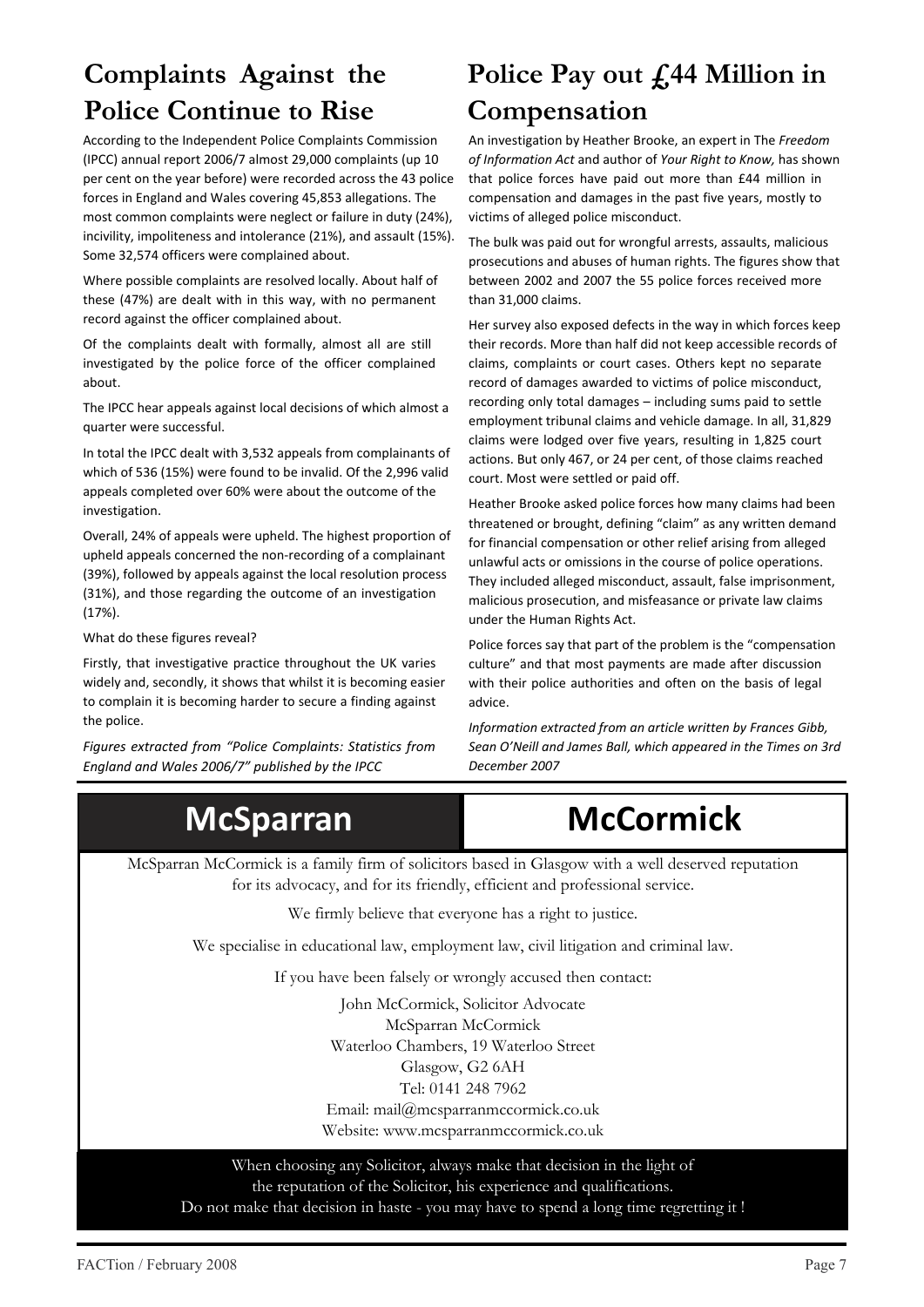# In My Opinion - *A light hearted look at some serious issues*

#### *Myths and Aberrations by George Jensen*

Someone once said that there was a law for the rich and another for the poor. There is another category, whether rich or poor, is immaterial; it is the law or lack of it for those boys in blue, the Police Service (It used to be a Police Force when they did a decent job) but now it is more interested in promoting political correctness than in detecting crime through the proper investigative procedures. By proper I mean with total objectivity and a disregard for any attempt by outside

influence such as Government targets, and an absence of bias. (If any Chief Constable would wish to be reminded of this rather quaint approach to policing I shall be more than willing to offer my services).

I digress, I intended to write to tell you of a matter of some considerable interest to your scribe, otherwise known as G.A.J. those who know me will readily associate those initials with the rather large body to which they are appended. Dash it all here I go digressing again. As promised in my last musings I can update you on the Chief Constable of South Yorkshire's recent problems. He did eventually appear before

the magistrates in North Wales and

I am somewhat mollified to report that he was fined £300 and banned from the road for six weeks which seems to me to be a less than adequate sentence for one who was the national police spokesperson for road safety with special emphasis on speed enforcement!

Whilst on the subject of law enforcement, that is what Chief Constables are supposedly paid to do. It came to my notice that magistrates who similarly enforce the law, are sometimes hoist by their own petard. A magistrate was accused by his daughter in law of assault and sued her for libel. The saga began when the magistrate from Wyre Piddle (I kid you not) fell out over some new door locks. He claimed that his daughter in law's account of the happenings to the police damaged his reputation. However the High Court ruled that allegations made to the police are exempt from the law of libel. So no matter what you allege, and no matter against whom the allegations are made, you are safe from litigation for libel. So you can say what you like to the police about anyone you care to name with a clear understanding that they can do little or nothing about it!



#### *"You have been found guilty. Have you anything to say before I let you off?"*

I am very pleased to announce that the law does sometimes apply to those afore mentioned boys in blue, provided that you are not part of the top brass. Two detective constables (you may be familiar with this particular species, they are the ones who purport to investigate in an objective manner) have been sacked by the Merseyside Force. They had allowed a car thief out of prison to visit his girlfriend in order to encourage him to confess to crimes he had not committed. On another occasion the prisoner, who was a heroin

> addict, was allowed to drink alcohol with them whilst they were on duty. The two, who had 45 years of service between them, were instructed to resign and were allowed to retain their pensions. (Had they been sacked they would have lost their pensions.) The matter came to light when prison officials monitoring telephone calls told the police about it. The two were then subject to surveillance by their colleagues. You will not be surprised to know that both deny any wrongdoing and intend to appeal. When the police interviewed many men who were the subject of abuse allegations, they were not believed, I would be surprised therefore if you believed

these fine upstanding officers of our malfunctioning and dishonourable law.

You will also be captivated to learn that a Professor at Portsmouth University has made some startling findings about the police interviewing of suspects. They do not believe it when suspects who are innocent tell them that they are telling the truth, they rely on body language to identify the guilty parties. So now you know, if you had not wriggled your bottom on the seat when being interviewed you would have been believed!

I am dismayed to read that there are to be trials of the infamous Sarah's Law in several regions of the country. This is in total contradiction of stated Home Office policy and against the advice of the majority of the members of the Association of Chief Police Officers. Have those responsible for this outrageous decision forgotten what happened when the News of The World printed photographs and names of alleged paedophiles. Just in case they have forgotten, or are too young to know what happened I will recount the result. A paediatrician's home was daubed with paint,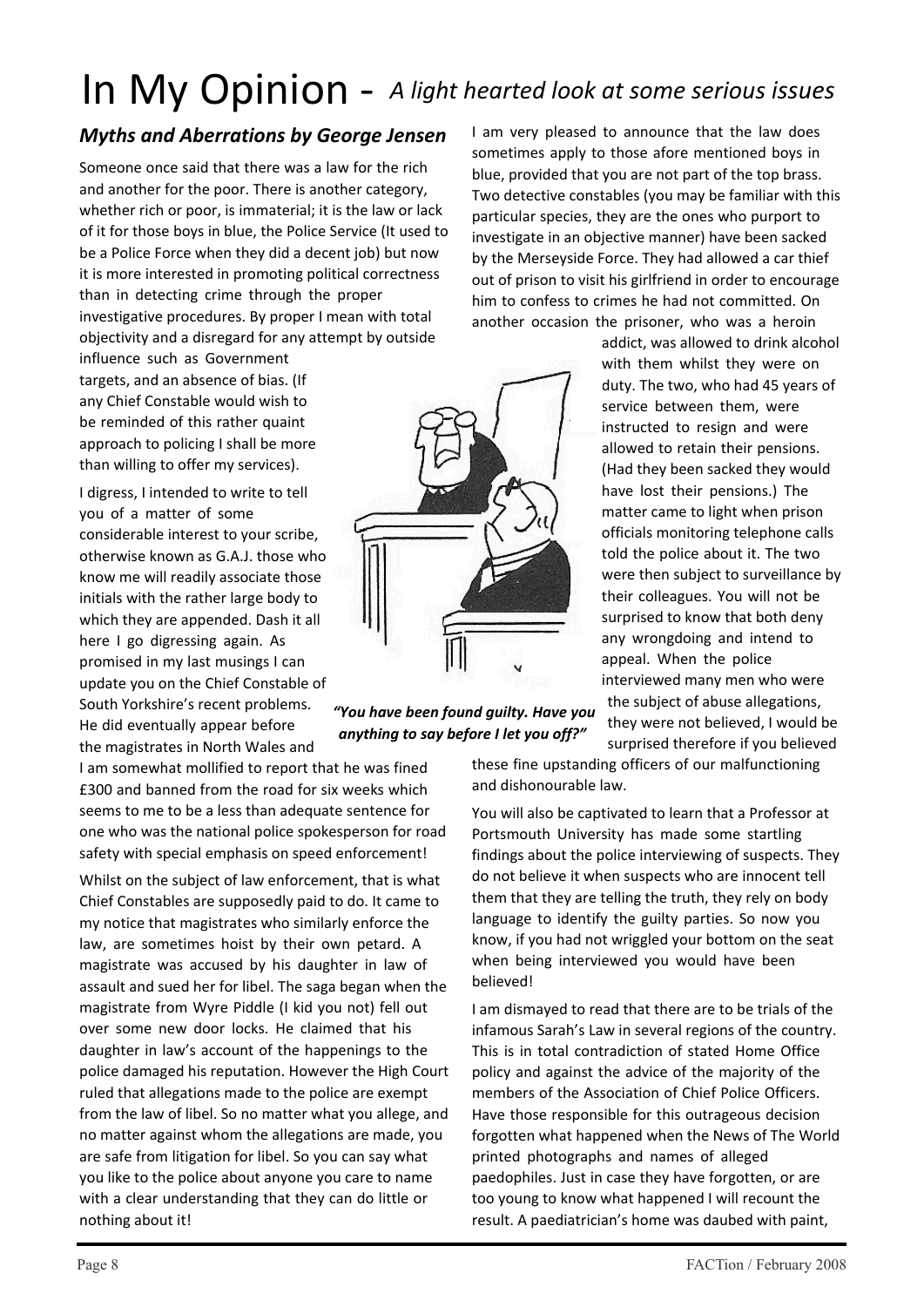windows smashed and she was threatened with violence by the local illiterate hotheads who did not know the difference between the two words, neither of which I suspect they could spell. If as a result of the police trials there are similar happenings it is to be anticipated that those who are harmed as a result will sue the police for maximum compensation.

Another category of offender who is, or appears to be above the law is certain High Court Judges. The police, upon being told that a certain judge had been accused of various sexual offences decided that there was insufficient evidence against him and therefore did not consider it necessary to investigate. I would remind that police force that according to our friend from Dyfed Powis who was the national spokesman on these matters for the ACPO, they have a duty to investigate ALL allegations of sexual misconduct. It may be of course that that erstwhile Ex-Chief Constable of Dyfed Powis was suffering from that terrible illness called 'selective amnesia'.

In contrast the police, who go where others fear to tread and will boldly arrest any lawbreaker, did decide in another region that it was necessary to investigate the heinous crime committed by a thirteen year old lad. His 'crime' - he had handled a stolen ice cream cone. You see the law does apply to everyone; that is everyone except Chief Constables, Detective Officers and High Court Judges. If you know of any other exemptions I shall be pleased to hear from you.

But what about politicians? Several might qualify to be the *Minister of Hypocrisy*, or work in the *Department of Do What I Say Not What I Do.* Perhaps the best qualified is Liam Byrne M.P. Byrne was a minister in this government who helped to create much tougher law by banning drivers who transgressed by using a mobile phone whilst driving. He made a name for himself by declaring in a Commons debate that such drivers were dangerous and potential killers and campaigned for

longer sentences. That was until November 2<sup>nd</sup> of last year, when he was convicted of using his mobile phone whilst driving. This minor aberration has left him with a fine, a criminal record, his licence endorsed and his reputations in tatters. Various ministers have spent years lecturing the motorists in Britain on just about every aspect of driving; speed limits, on how one should use public transport and leave the car at home, etc, but as is not infrequently the case it is a matter of do as I say not as I do.

In February 1998 John Prescott when he was Minister

of Transport boasted that he used the train when travelling from Scarborough to Hull. In reality he boarded the train and got out just three miles down the line and had his Jaguar car waiting for him to continue the journey!

In June 1999, just days after the introduction of the Bus Lane on the M4 at Heathrow Tony Blair was held up in a traffic jam, he instructed his driver to take to the bus lane! His excuse? "Security reasons!"

Just a few months later in October Prescott**,** who else, used his Jaguar whilst at the Labour Party Conference at Brighton to travel from his hotel to the conference venue, this journey was all of 200 yards.

In July 2000 Jack Straw was Home Secretary and a great supporter of Zero Tolerance for drivers who broke the speed limit. His car was stopped on the M5 in Somerset at a mere 103 mph; his excuse was that he was on his way to meet Mr Blair. No action as he was being driven by a police driver!

> I came across an item which will be of interest to our members who have been the victims of false allegations, whether convicted in a court or not, it comes from the Journal of Psychiatry Research, published in November 2007.

Paedophilia it said could be caused by a malfunction in the brain according to the research team who found that brain scans

of child molesters and criminals convicted of non-sexual offending have found key differences in the

way that their brain wiring systems are connected. Such findings are a serious challenge to the popular thinking that paedophilia is as a result of childhood trauma or abuse. Dr James Cantor, from the Toronto Centre for Addiction and Mental Health states that there is nothing in the research that should assume that paedophiles are not criminally responsible for their actions. Equally, there was found to be no link between having been abused and later criminality in the abused individual's life, thus one must challenge claims that are frequently made regarding criminality being caused by having been abused as a child. Incidentally the research team found that child abusers tend to have low IQs, are three times more likely to be left handed and tend to be shorter that the average population. So there you have it. If you are right handed with an I Q of above 100 and are six foot tall you are unlikely to be a child abuser.

Best wishes to you all for the New Year,

George



*Your Worship, can we just ignore the facts - I'm a politician?*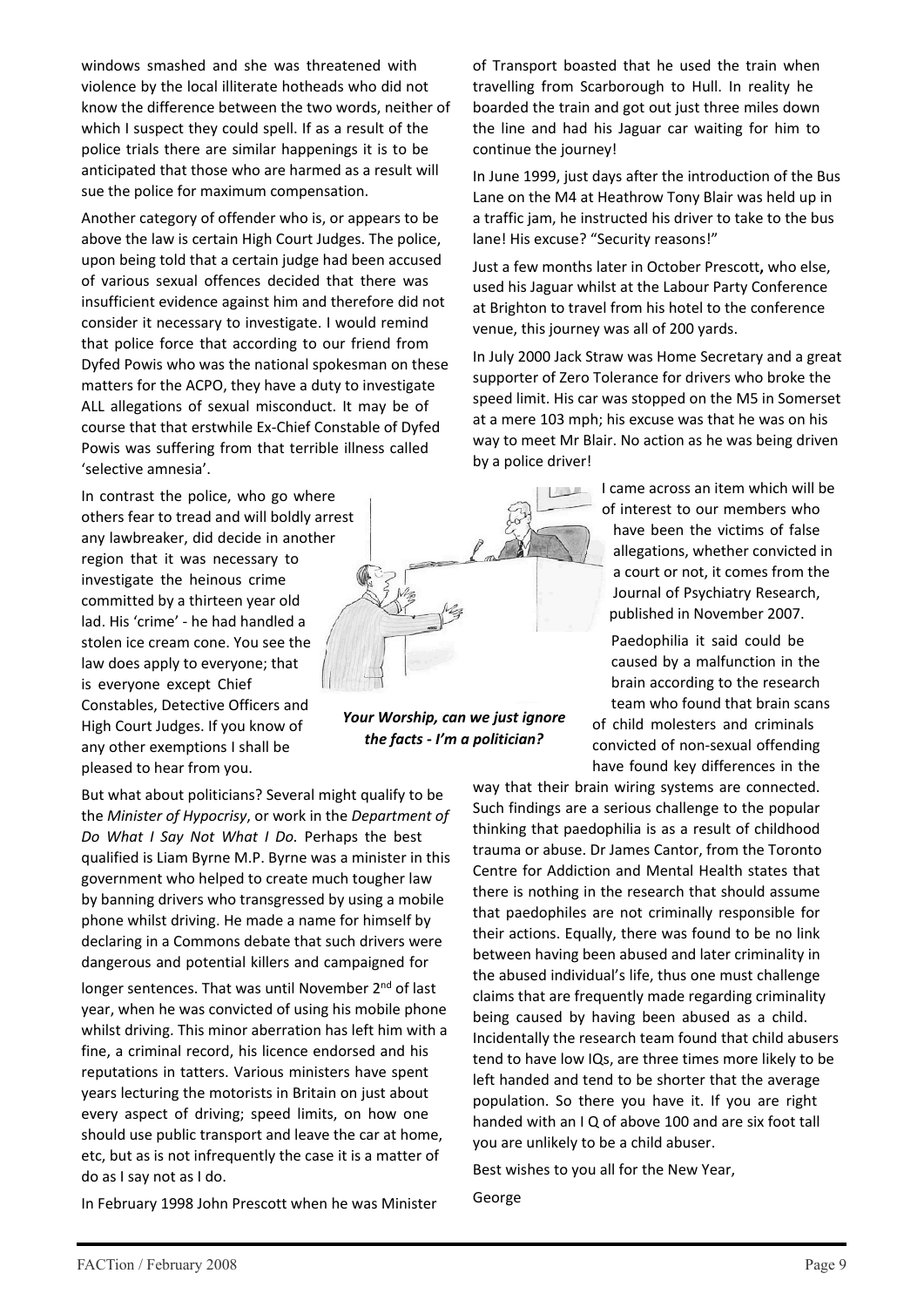# **Jersey Police Launch Trawl**



A police investigation is underway in Jersey into allegations of abuse at Haut de La Garenne which served as a school and as an orphanage, before becoming part of Jersey's childcare provision. It is understood that the allegations span three decades and go back as far as forty years.

Jersey Police have confirmed that while following up a series of convictions for sexual offences involving officers from the island's Sea Cadet Corps, there appeared to be links between victims in those cases, and a number of island institutions, including Haut de la Garenne, which closed in the 1980's.

Deputy Chief Police Officer Lennie Harper is quoted as saying that since announcing the operation, his officers have received over 100 calls and e-mails, and that more than 70 alleged victims, and at least 20 suspects have been identified. The allegations range "from pretty severe physical and mental abuse right through to the most serious sexual crimes that you can imagine", he said. Faced with such a major inquiry, Jersey has requested specialist help from the UK. These include one analyst, from Merseyside Police whose role will be to examine all information coming into the enquiry and establish links and connections between the various strands. He will ensure that no intelligence is missed or lost in the system. Also joining the enquiry will be two civilian investigators with extensive experience in this field and who worked at the Metropolitan Police and Nottinghamshire Police respectively. The Chief Constable of Strathclyde Police has made available a specialist detective from his force. Officers from the States of Jersey Police will continue to work on the inquiry.

Commenting on the enlargement of the team, senior investigating officer Lenny Harper said: "The team has been working flat out and we are mindful of the fact that we cannot 'strip bare' our operational response needs in

Jersey. The people we are bringing over are very experienced in this type of work".

"We have had an unprecedented response to the phone lines, and in particular, the NSPCC tell us that we have had more than three times the number of calls that they would normally expect to a helpline of this type. We know that some victims have given significant information about criminal offences and are waiting to speak to us".

F.A.C.T. understands that the inquiry has also spread to Guernsey. It is not known however whether a separate investigation in Hampshire is connected to either of these inquires. A F.A.C.T. spokesman said that so far no one in the Channel Islands had contacted them maintaining their innocence.

"This may be because those accused may be guilty or because F.A.C.T. is not known to them, or because they might think that as F.A.C.T. only covers the UK they may not be eligible for support. If F.A.C.T. is contacted by anyone who has worked in the Channel Island and is under investigation but innocent of the allegations alleged we will offer them support."

"F.A.C.T. is however very concerned that the Jersey State police are relying on police from the Merseyside Police to establish links and connections between the various strands especially as police investigative practice in care home cases on Merseyside has been severely criticised by judges and by the Home Affairs Select Committee. Experience tells us that when the police trawl for allegations in cases of alleged historic abuse, especially when they relate to events twenty or more years ago, innocent people will be caught up in the investigation. We urge the State of Jersey police to ensure that they do not make the same mistakes as happened in the UK and in other jurisdictions worldwide".

#### *Jurors Speak Out: Continued from page 1*

to do so in this case is clearly an indication of how strongly they felt.

A campaign to secure Keran's release has already begun by friends and relatives. The group named *carers for carers* have set up a website, www.carers4carers.co.uk lobbied the press and politicians, and have planned a march around Westminster in support of Keran. This will take place on Wednesday 20th March.

Bill Bache, the solicitor who represented Salisbury mum Angela Cannings who was freed from prison in 2003 after her conviction for murdering her two sons was overturned, is also working on Keran's appeal.

Speaking recently Keran's husband Iain, a former policeman, said "Keran is really buoyed up by the news about the jurors and I keep her updated about the work on her appeal. We are now just waiting for the date. This has been a very difficult time for Keran, our two boys and myself. As a family we feel very humbled by the support shown to Keran, and to myself. We are determined to overturn the conviction and to restore her good name. I would like to thank all those who believe in Keran's innocence and, in particular, the campaign team and every one who has supported us. It is a privilege to work with them. I would also like to thank F.A.C.T. for their support, especially during the pre-trial period, and for their continuing interest and advice. It's groups like F.A.C.T. who not only remind us of the importance of truth and justice but also hold the criminal justice system to account. Thankyou".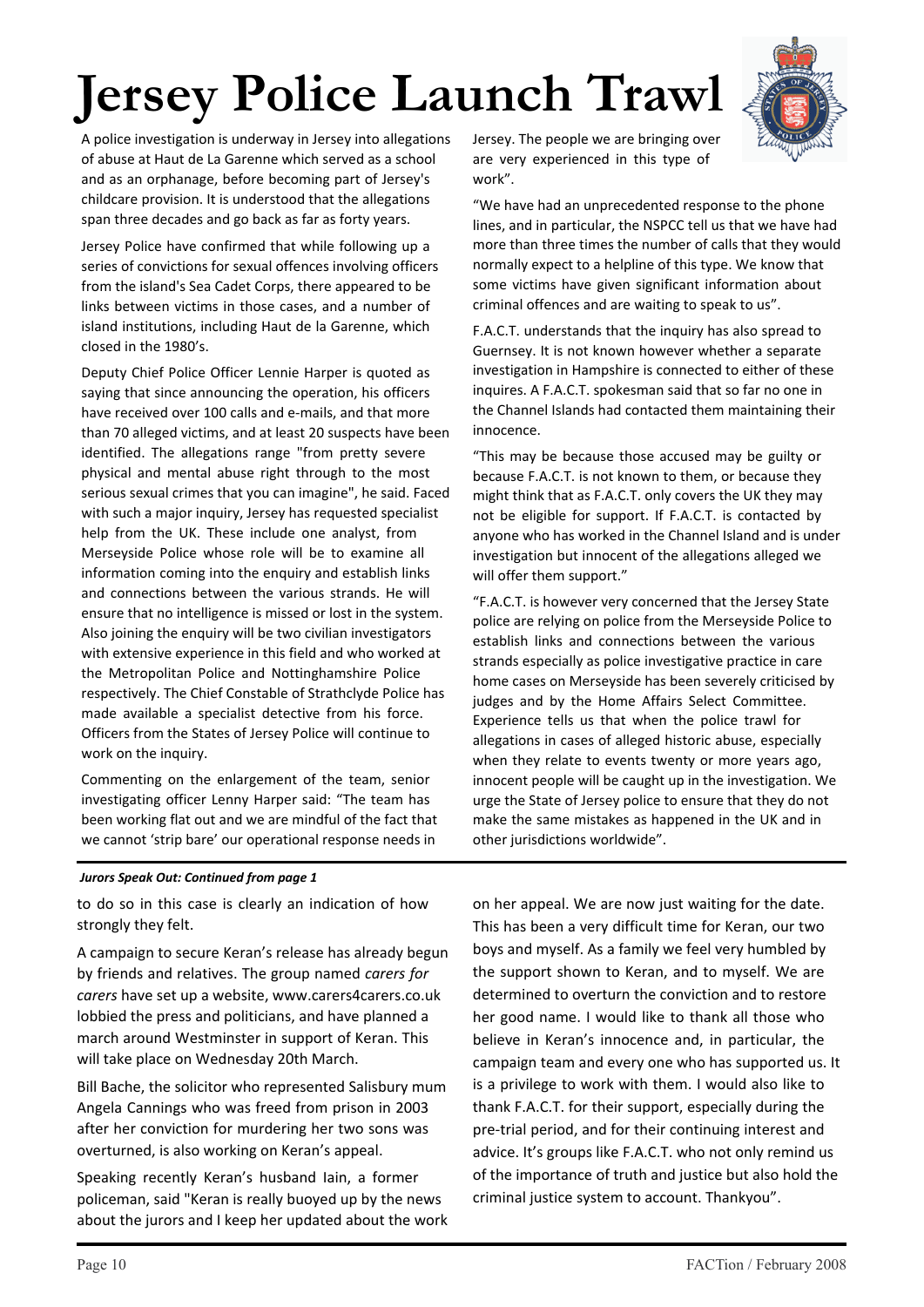## **Man Wins Right To Challenge CRB Disclosures**

It was recently reported (see Independent 30th January 2008) that an Oxfordshire man has won the right to challenge the decision of the Chief Constable of Thames Valley Police to disclose damaging and unfounded allegations on his enhanced certificate of disclosure by the Criminal Records Bureau. His solicitor, Chris Saltrese, an expert in contested sex offence cases, described the challenge, which will be heard in the High Court, as potentially very important in what he described as a "very draconian" area of law.

"The legislation allows the police almost unfettered discretion on what information may be included in an Enhanced Criminal Record Certificate," says Mr Saltrese. "Unsubstantiated material can be included, even if there is no criminal conviction or charges, and even if there is no evidence that the allegations are true." He adds:

This approach was intended to ring-fence the vulnerable. But its effect could be devastating for the wrongly accused. Is it right that an innocent person's life can be ruined without just cause or right of reply?

The case highlights the disproportionate retention and use of information held by the police across Britain.

In November last year the Information Commissioner ordered four police forces in England and Wales to destroy criminal records of minor offences committed by teenagers who had gone on to lead unblemished adult lives but claimed they were still being punished for their past misdemeanours. In one case on the Police National Computer, Humberside Police had kept details of the theft of a 99p packet of meat in 1984 by a teenager who was fined £15.

Such cases also illustrate a wider concern about the onerous bureaucracy facing many people who wish to give up their free time to the community. On Monday, a report published by the Commission on the Future of Volunteering said that the need for Criminal Record Bureau checks, references and other assurances could be disproportionate in relation to the actual risk and work being carried out and may already have discouraged thousands of community-minded individuals from making a greater contribution to society.

"Checks are right where people are working with children and vulnerable people," Baroness Neuberger, the Prime Minister's adviser on volunteering, said in the report. "It is the way it's being interpreted that is causing a problem. Organisations don't want to get into

# Crime - Team

Specialists in all aspects of **Criminal Defence** work including, Magistrates Court, Crown Court Advocacy, High Courts including the Court of Appeal, and C.C.R.C. applications.

We also offer help UK wide on **Prison Law** including:

- Prison Adjudications
- Sentence Planning
- Re Categorisation
- Tariff Representation
- Lifer Panels
- Human Rights Issues

We are also the managing firm of the **Historical Abuse Appeal Panel (HAAP)** and have an unrivalled reputation for dealing with abuse allegations of a historical nature especially those in which it is alleged multiple or serious sexual offences took

> Crime-Team is a division of Jordans LLP 4, Priory Place, Doncaster, DN1 1BP 01302 365 374

#### *Dangerous Convictions: continued from page 6*

that people do, for whatever reason, make false allegations of sexual crimes, and that it was dangerous to convict on uncorroborated evidence, but, despite this caution, if the jury were sure then they could convict.

When public anxiety and prejudice is excited, as in terrorism cases, an army of civil rights advocates will usually rush to the defence, though of course there are some people who pose a threat and do commit heinous crimes. Yet for over two decades now in Britain there has been a deafening silence on the issue of escalating injustice in sex trials. There is little, if any, attempt to conduct proper research and evidential reviews. This position must change. The current extent of injustice is an enormous waste on the public and private purse, in addition to being an affront to civilised values. While good defence and appeals may make a small indent, the problem, as the Criminal Cases Review Commission is occasionally moved to suggest, is endemic within the system of justice itself. In short, it is a political problem - and that is where the change must begin.

*We are grateful to Inside Time for allowing us to reprint this article. If you have any views on this subject, for or against, we would be pleased to publish them.*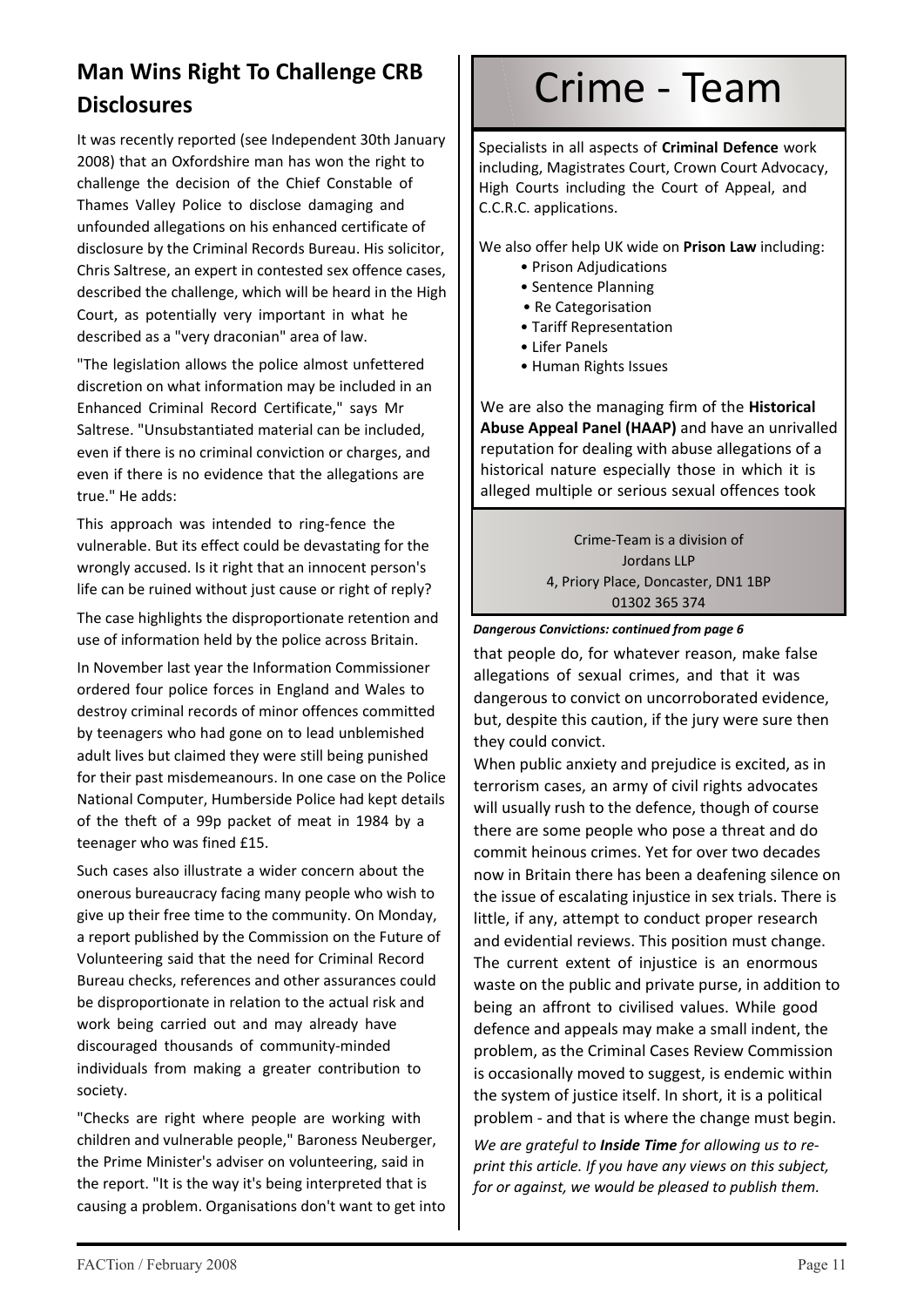# **House of Lords Consider the Impact False Allegations have on Foster Carers**

#### **Extract from a debate in the House of Lords on the 17th January on the Children and Young Persons Bill - Committee Stage**

#### **Baroness Walmsley speaking.**

"**Amendment No. 98** is about making sure that if a foster parent is accused of an allegation they can continue to receive the fee, because in those circumstances the child will have been taken away from them so they are no longer entitled to the allowance. That is natural justice. It is about being innocent until proven guilty.

The possibility of an allegation being made against them is a constant fear for foster carers. Due to the nature of the children and young people placed with them, and the often fraught relationships between foster carers and birth parents, unfounded allegations are, sadly, a regular occurrence. An allegation is often used as a way of trying to break a placement, or is due to a misunderstanding of everyday behaviour which, before the child entered care, had been a prelude to abuse. Surveys have shown that around a third of all foster carers will face an allegation during their fostering career, and the vast majority turn out to be unfounded.

Government timescales for the resolution of allegations, set out in the Working Together guidance, desirable though they are, are routinely being missed in allegation cases against foster carers. Working Together states that 80 per cent of allegations should be resolved in one month, 90 per cent should be resolved in three months and all cases should be resolved in a year. Research by Swain in 2006 has shown that 50 per cent of allegation cases last longer than three months and one in 10 last longer than a year—in some cases several years. To compound matters, in a third of all allegation cases where some or all children have been removed—which is really the de facto suspension of that foster carer from their job—almost all foster carers have their fostering income cut, and 46 per cent have their income stopped completely.

Research has also shown that 60 per cent of foster carers facing allegations are not receiving the access to independent support during an allegation that they desperately need and which they are required to receive under the current national minimum

standards for fostering services. The amendment would protect foster carers from the immense financial hardship that can accompany an allegation investigation, and it would give local authorities greater incentive to resolve investigations within an acceptable timescale.

If they are continuing to have to pay the very small fees that some foster carers get, it certainly makes it a very good thing that they speed up their investigations. We really need to keep these foster carers, and if there is an ongoing case against an innocent person, for all the reasons that I have outlined, they will obviously have lost the allowance because they have lost the child. If they lose the fee as well, they will have to get another job.

We are desperately short of foster parents, and we are paying them only a very small amount. It is against natural justice that they should be seen as guilty because their retention fee—as I would call it has been taken away from them while the allegation is heard. If we can reach the target of 80 per cent resolved within a month, the payments that we are talking about will be very small. I hope that the Minister will be able to reassure me that we will not lose a lot of foster carers because of financial expediency—they have no income and have to get another job. We will lose them, and that would be extremely sad. Amendment No. 98 would be possible if the split sought by the noble Baroness, Lady Morris, were put into place. I beg to move."



See http://home.vicnet.net.au/~safari/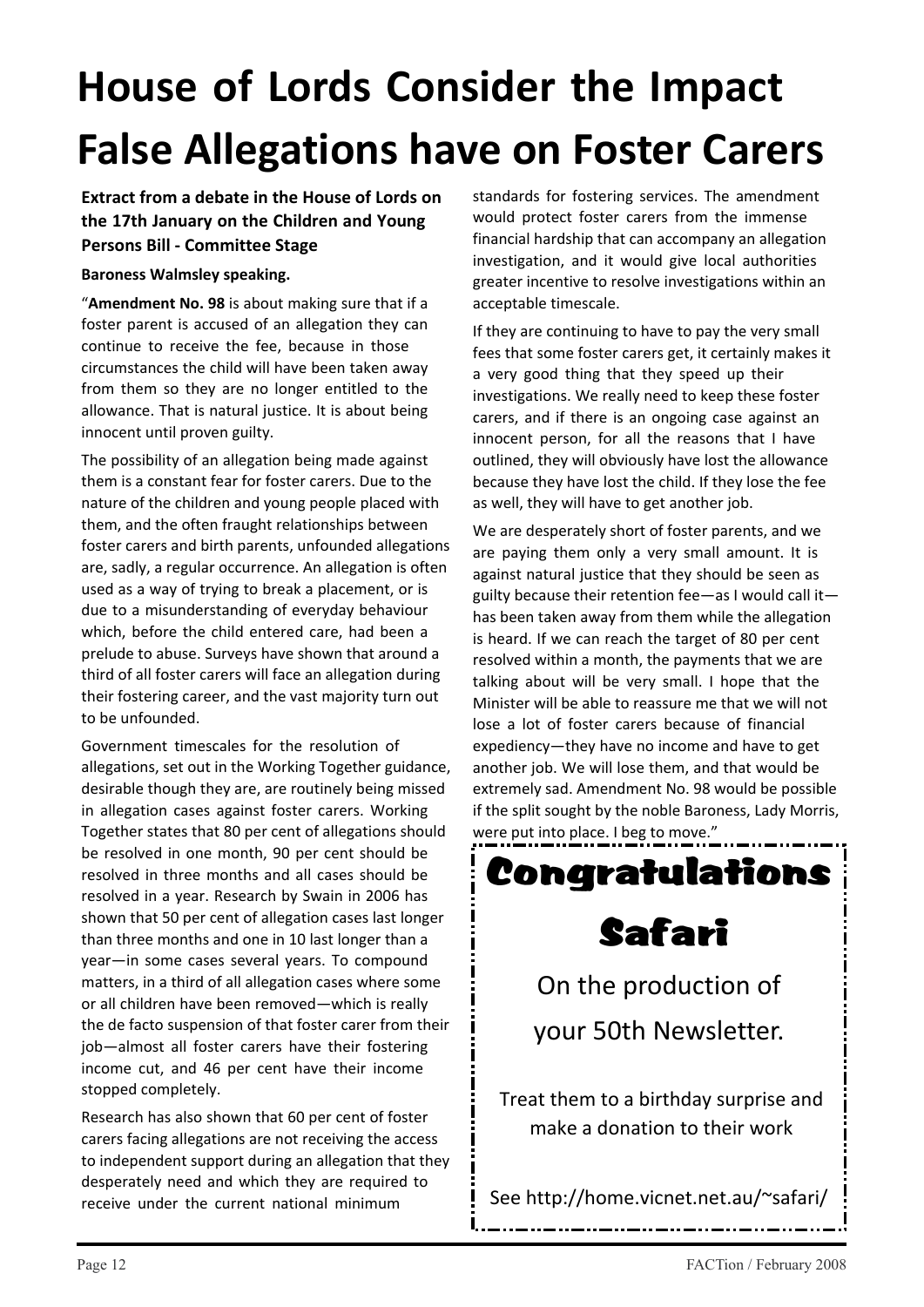#### *House of Lords Ruling: Continued from page 1*

the existing law] **a substantially greater number of allegations (not all of which will be true) are now likely to be made many years after the abuse complained of.** Whether or not it will be possible for defendants to investigate these sufficiently for there to be a reasonable prospect of a fair trial will depend upon a number of factors, not least when the complaint was first made and with what effect. If a complaint has been made and recorded, and more obviously still if the accused has been convicted of the abuse complained of, that will be one thing; if, however, a complaint comes out of the blue with no apparent support for it (other perhaps than that the alleged abuser has been accused or even convicted of similar abuse in the past), that would be quite another thing.

He then went on to say by no means everyone who brings a late claim for damages for sexual abuse, however genuine their complaint may in fact be, can reasonably expect the court to exercise discretion in his favour. On the contrary, a fair trial (which must surely include a fair opportunity for the defendant to investigate the allegations) is in many cases likely to be found quite simply impossible after a long delay.

*F.A.C.T. Comment: It remains to be seen what the effects of this judgement will be in practice. On the one hand the Courts have to consider compensation claims for alleged assaults long after they were said to have to have occurred, and on the other hand they have to balance out the need to ensure the accused is not disadvantaged by having to defend allegations relating to events which are said to have occurred many years before.*



- **Peter Feb 6th Islwyn - Feb 14th Ian - Feb 19th Peter - Feb 21st Martyn - Mar 1st Mark - March 15th Stephen - March 15th** *Always remembered*
	- *whatever day it is.*

**Clarke & Hartland Solicitors 48 The Parade, Roath, Cardiff, CF24 3AB 029 2048 3181**

> **enq@clarkeandhartland.co.uk www.carkeandhartland.co.uk**

Clarke and Hartland Solicitors are a well established firm of solicitors based in Cardiff with over 20 years legal experience. We provide a range of legal services and also specialise in **CRIMINAL DEFENCE** work.

- we have developed a reputation for excellence throughout Cardiff and the surrounding area.
- we offer personal attention with a professional, friendly, reliable and efficient service.
- we provide high quality legal services which you can rely on.
- we are trusted for our the high standards of advocacy, knowledge and expertise.
- our rates are very competitive.

Contact us today for further information and expert legal advice.

**Clarke and Hartland have successfully defended a number of cases where allegations have been made against carers, teachers, and other professionals.**

# **News from Scotland**

#### **£38,000 paid to falsely accused teacher**

It has been revealed that teachers in Scottish schools received compensation totalling more than £180,000 during 2007. The highest single payment of the £180,300 paid out in compensation was £38,000 for psychiatric injury caused by the false allegation of a pupil and lack of support from the employers.

Interim payments have also been made to a teacher who suffered psychiatric injury after an assault, and another who suffered internal injury and posttraumatic shock after being kicked by a pupil. A further £70,000 was paid in legal costs to employees.

Ronnie Smith, the general secretary of the EIS, Scotland's largest teaching union, described the amount paid out as "extremely worrying".

He added: "The number of incidents remains far too high and the amount of compensation paid out is actually up slightly on last year.

"Teachers, in common with many other public-service workers, are far too often on the receiving end of assaults in the course of their work.

"Employers have a duty to assess and minimise the risk facing teachers, and also to send a clear message that violent conduct, physical or verbal, will not be tolerated."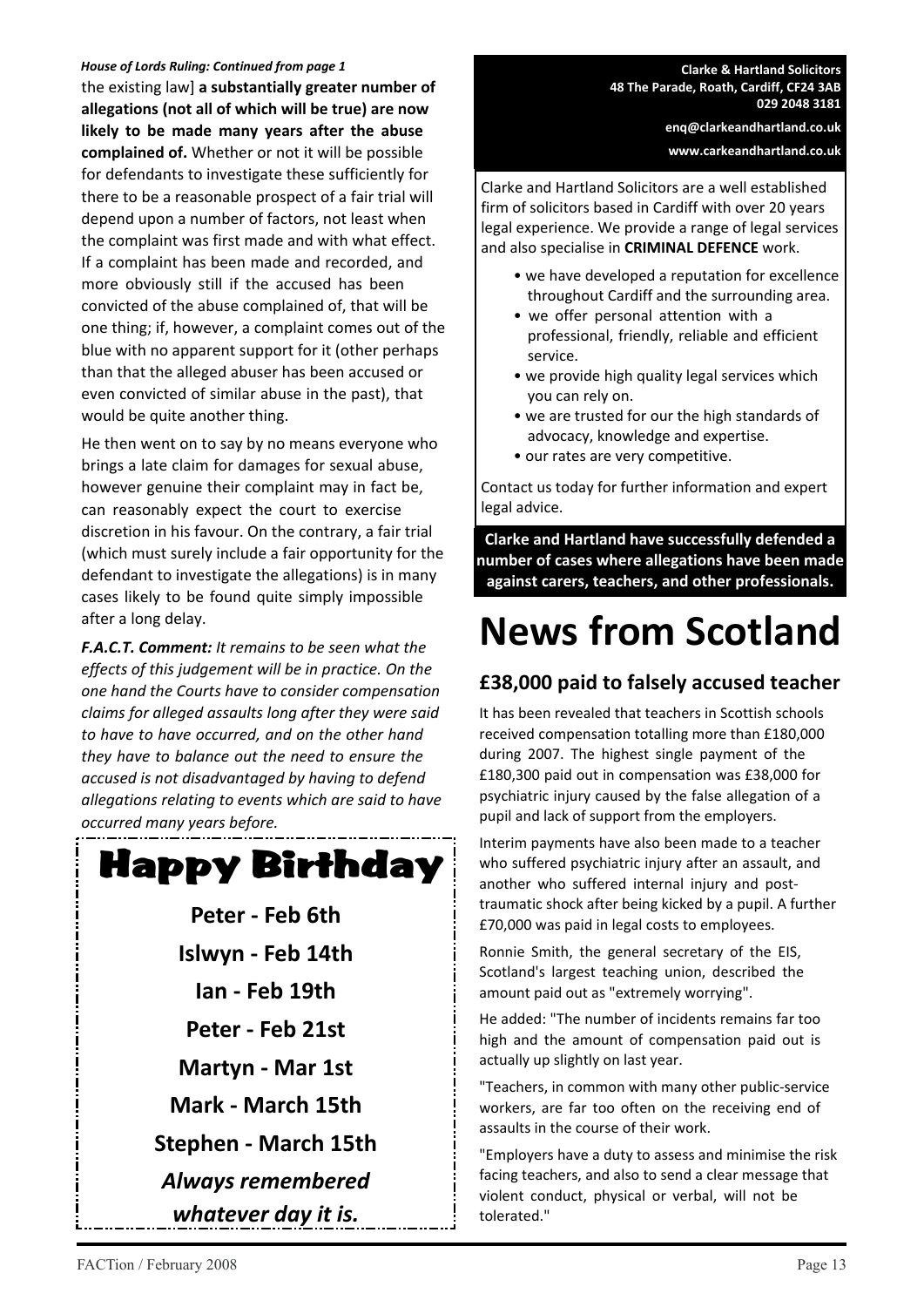

# Kathy's Real Story

# *Reviewed by Jim Hepburn*

This is the story of a woman who has a deeply flawed personality. With the help of a professional ghost-writer, she has produced a best selling book called "Kathy`s Story" in Ireland, and"Don`t Ever Tell" in the UK. It tells how she was born and raised in the outskirts of Dublin, was abused by her father, used as slave labour in Magdalen laundries, was beaten by nuns, and raped by two priests. She states she had a baby born in a laundry when she was thirteen years of age. She also claims to

have been in psychiatric hospital where she was drugged for the purpose of experiments and, whilst in another home, in Dublin, was beaten and raped by a priest.

In her book, she is always somewhat vague about locations. When questioned about these accusations, she would say she had proof, but never actually showed any of the documentation she said she had. Her book was very successful, and she was feted on Irish television on chat shows. This is when she overstepped the mark and got over-confident and began to mention locations. This is when the cracks in her story began to appear. It was at this time that her eight brothers and sisters came forward to protect their father`s good name. She had stated that she was not a blood relation to them and that she was adopted, but they

# **Urgently Needed Two Volunteers**

**Following the death of George Williamson F.A.C.T. is looking for two volunteers to carry on his work.**

**We envisage one volunteer being responsible for lobbying (by mail or email) politicians, government officials, and other bodies. We hope the other volunteer will take responsibility for developing lobbying initiatives at a national and local level.**

**Both volunteers will also be invited to attend meetings of the national committee which are held about every two months.**

**Alternatively both of these tasks can be merged or undertaken as a job share.**

**If you have a few hours spare each week and would like to undertake any of these tasks please let the national secretary know.**

# **F.A.C.T.**

#### **Fighting false allegations of abuse**

produced her birth certificate which proved that this was a lie. Next thing was that the nuns checked their records and stated that she had never been in a Magdalene laundry, and that no babies had ever been born there. Also the priest who was alleged to have beaten and raped her suffered severe arthritis from an early age, and couldn't even shake hands as it was so painful.

Although some newspapers were still serialising her story, other journalists were starting to ask questions. Kathy was told repeatedly if she produced any documents to prove her story, the journalists would back off. Her response to this was she threatened to have them "dealt with".

Some former residents of Magdalen laundries questioned Kathy`s description of locations, saying her descriptions are as these buildings are now and not thirty years ago.

#### **Kathy's Real Story by Herman Kelly Prefect Press, Dunleer, Co Louth. Ireland www.prefectpress.com**

#### **Price €14.99 / £9.99**

Others would not comment as many of them are claiming compensation, saying "let the women get their money".

One of Kathy`s most outspoken critics, Florence Horsman-Hogan, the founder of the Irish organisation LOVE (Let our Voices Emerge) who is well known to F.A.C.T. members, has been threatened by Kathy. Florence was in care herself and says she was well cared for by the nuns, and set up her group to support these nuns and clergy.

> It has emerged that Kathy was a troublesome child. She was manipulative and would tell lies about people, then stand back to watch the reaction. She was a petty thief who would steal from her own family, and local shops. She spent some time in prison as a petty thief.

As for all the many places she says she has been, her school records prove that till the age of 12, apart for a period of six weeks, she attended her local primary school.

Hermann Kelly has spent a year investigating both sides of this story. He has provided a gripping and in many ways shocking account of how Kathy not only duped politicians, the press and the media; but fed a national panic which led to the Irish Government

setting up €1bn Government compensation scheme which many people feel paid out huge sums of money on the basis of untested allegations.

Hermann Kelly's conclusion is that Kathy's Story is a largely fictitious and has been gleaned from other people and put forward as her own experience, and has damaged many innocent people`s lives including her own immediate family. This is compelling book about a serious subject and concludes with a chapter on the spread of false allegations in the United Kingdom. Despite its forensic quality it is easy to read. Every aspiring politician, civil servant, lawyer, journalist, social worker, or prison officer should be required to read it as part of their training. Who was it that said people don't make false allegations?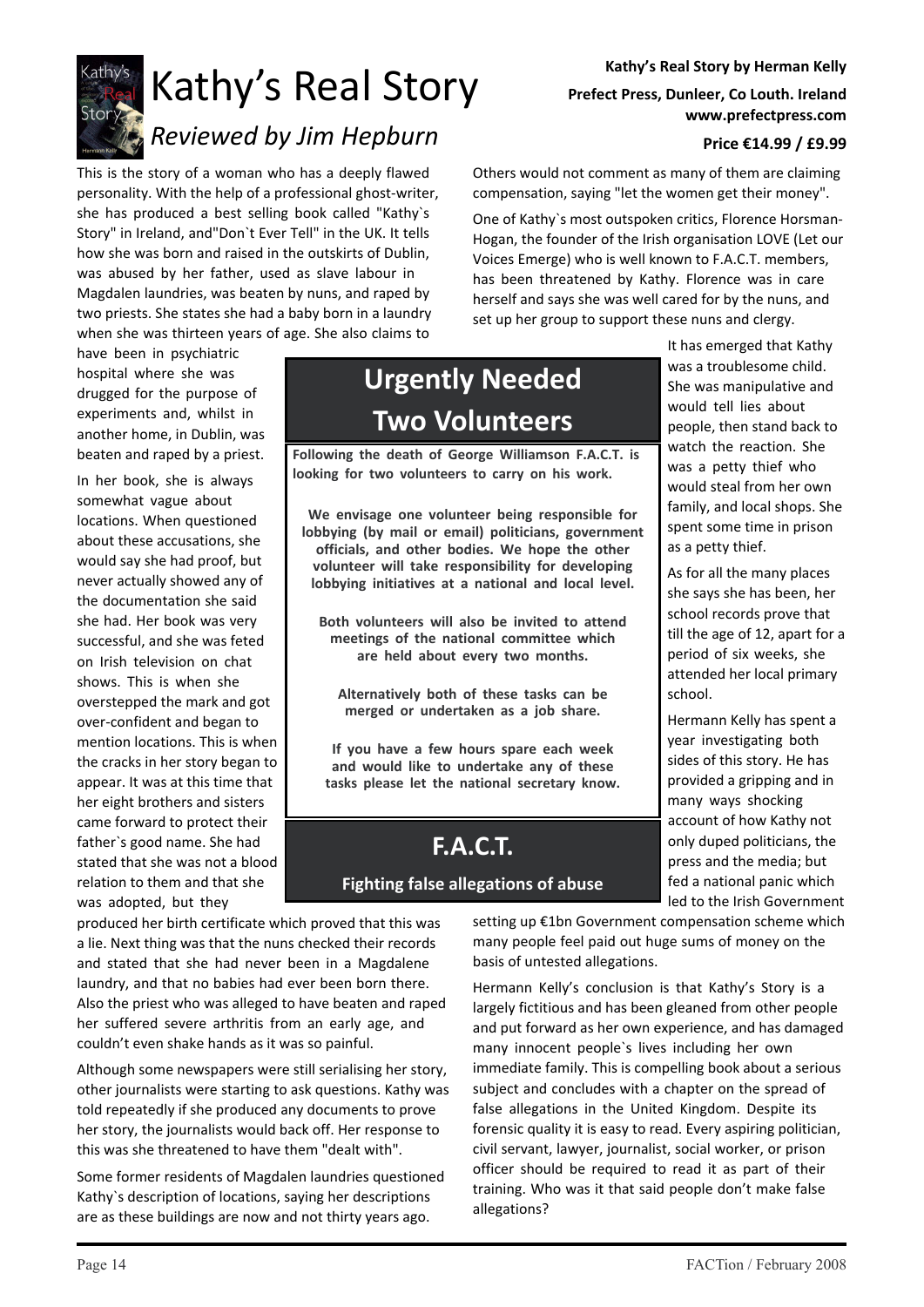### GR Thttp://www.l

### From the F.A.C.T. website

Our web crawl in January begins with the news that Kris Hanns, an independent member of the South Australian Parliament, who is also a lawyer specialising in criminal defence will call for a Parliamentary inquiry into how the Special Investigations Unit of the Department of Families and Communities handled child sex abuse allegations against public servant Tom Easling.

Here in the UK it was reported that a massive police presence descended on a St Albans school one Monday morning following reports that a student had been assaulted by an intruder. More than 20 officers, dog units and a helicopter were mobilised to attend Marlborough School in Watling Street at about 11.30am. A receptionist at the school called the police after it was reported to her that two students spotted an intruder in the school and one of them had been "grabbed" by him. Head teacher Annie Thomson said: "The two girls subsequently retracted their allegations so it would seem that it was a false alarm."

A Bolton man who falsely claimed he had been raped as a schoolboy sparked a four month police investigation before admitting he had made up allegations. Sajid Bharucha, aged 21, told officers that when he was 13 a man had offered him a lift home from school but then had taken him home, tied him to a bed and raped him before dropping him back off at school. He claimed the rape had been repeated when he was 16-years-old. He pleaded guilty to perverting the course of justice and was sentenced to a 12 month community order with supervision.

A Hull teenager who falsely accused a taxi driver of rape has been jailed after the man proved his innocence by producing a recorded conversation of her repeatedly asking him for sex. The driver was able to establish his innocence when it emerged that he had used his mobile phone to make a video recording of her during their journey. The footage showed the teenager repeatedly asking the driver to have sex with her. In court she pleaded guilty to perverting the course of justice and was jailed for eight months.

There is also a distressing report that a frail grandfather from Blackpool killed himself after a woman he refused to lend money to accused him of rape in revenge, an inquest heard. James Bamber, who was 82 and had prostate cancer, was "highly unlikely" to have been physically capable of having sex or attacking the woman. In despair, and with no news on whether he would face charges, the retired businessman walked into the sea near his home and drowned. The coroner attacked the anonymous woman who made the rape claim, while Mr Bamber's family demanded to know why he hadn't been cleared

#### sooner.

In Hampshire two men suspected over allegations of child abuse were also found dead. One is believed to have shot himself in the head in a remote part of the New Forest after being told that the police wanted to question him, and the other found dead at his home in Southampton. He was one of ten people due to stand trial after allegations of abuse in the 1970's and 1980's. F.A.C.T. has written to the Coroner pointing out similar deaths.

In South Wales a fireman was cleared of rape after claims a woman had "made up" the sex attack because he refused to be her sperm donor. In North Wales a mother of four pretended to be a 14-year-old rape victim as she made "*thousands* "of hoax calls to hospitals and police. The court was told she rang most of the police forces in the country and numerous hospitals with a false story which caused great distress to health workers and police officers. She was given a three year supervision order, a curfew for three months between 9pm to 7am, and ordered to pay £300 costs.

Perhaps it's no wonder the Court of Appeal (Criminal Division) recently stated (Times 1st January 2008) that it would not normally be sufficient for the police merely to caution the maker of a false allegation of serious sexual crime. These remarks followed an appeal by David Carrington-Jones, on a reference by the Criminal Cases Review Commission, against his conviction in December 2000 at Lewes Crown Court of four counts of rape and four counts of indecent assault for which he was imprisoned for a total of ten years. The President, giving the judgment of the court, said that, after the appellant's trial, events in 2001, 2002 and 2004 demonstrated that the complainant had a proven tendency to make false allegations that she had been a victim of sexual crime. Later in 2006 she admitted that she had fabricated allegations of rape against a man because she did not like him and, as a result, she received a police caution for wasting police time. Their Lordships said that although no one doubted that victims of rape had to be treated with every possible consideration by the criminal justice system, a false allegation could have dreadful consequences for an innocent man who had not perpetrated the crime. Also, every occasion of a proved false allegation had an insidious effect on public confidence in the truth of genuine complaints, sometimes allowing doubt to creep in where none should exist. There would not be many cases where the offence of attempting to pervert the course of justice, on the basis of a false allegation of rape, should not be prosecuted for what it was.

On same day however it was also reported Warren Blackwell, a man wrongly jailed when a woman cried rape, has failed to prevent being charged £12,500 for his "board and lodging" while in prison. He spent three years in jail as a convicted sex attacker until his 'victim' was unmasked as a fantasist. It was revealed he has been awarded £252,500 compensation for his lost years - but minus the estimated cost of his food. Something wrong somewhere. Happy New Year!